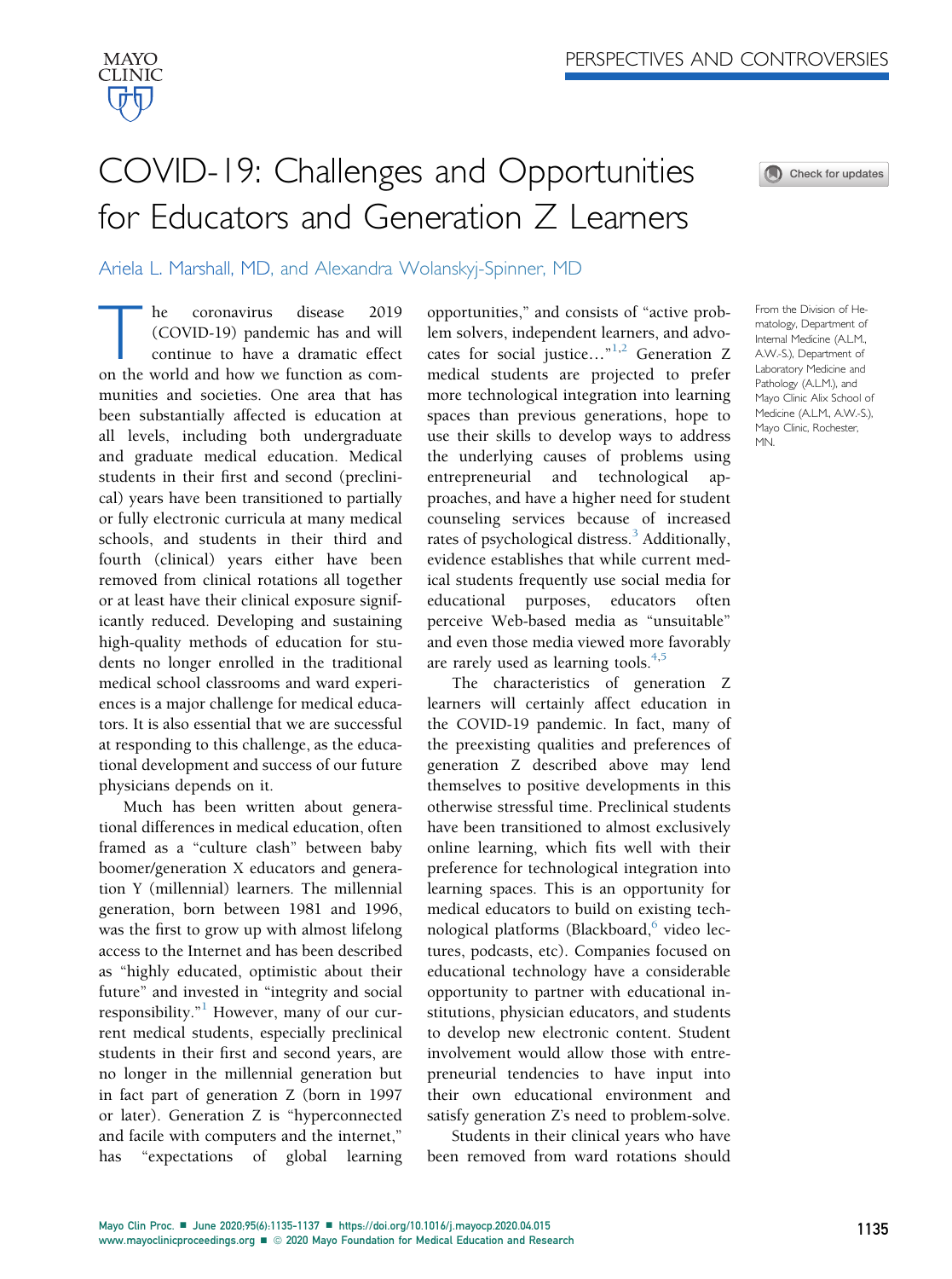not be left without clinical learning opportunities. As physicians begin to use telehealth (phone calls, video visits, and communication over online medical record applications) to communicate with their patients, students should be included (and instructed) in this learning environment. It is likely that telehealth will persist long after the pandemic recedes-perhaps even as a preferred method of the physician-patient interaction in some situations. Therefore, it is essential that students graduate from medical school well trained in telehealth including technological aspects as well as learning the most professional models of the physician-patient distance interaction. Enterprising students may wish to develop new platforms for telehealth interactions with patients and other medical professionals. This is also an opportunity for innovation and disruption in the area of student evaluation. Use of technologies such as artificial intelligence to classify student-(simulation/real-life) patient teleinteractions as "positive" or "negative" (using "master clinicians" as the criterion standard judge) may allow the identification of clinical and professional behaviors that can be modeled for future learners in telehealth.

Finally, our response to student moral distress in the COVID-19 pandemic is essential to address. At baseline, medical students experience high rates of burnout and depression than does the general US population related to their learning and working envi-ronments.<sup>[7](#page-2-1)[,8](#page-2-2)</sup> The COVID-19 pandemic will likely lead to increased distress given that students' learning environments and plans for the future changed dramatically in a short period of time. It is essential that educational institutions and medical educators with leadership positions have an active involvement in student distress management. Supportive leaders can work to normalize stress as a response to rapidly changing life circumstances and emphasize that seeking professional help for stress management is a healthy adult response to distress. Schools must also provide adequate (ideally free) access to clinicians trained in stress management. Additionally, as students move to primarily electronic means of communication, online support communities can be developed for both mentorship and leadership updates from educational leaders as well as peer support tools and engagement tools for students. Social networking sites receive positive feedback from medical student learners at baseline,  $9,10$  $9,10$ and this is an opportunity to develop specialized support communities that will help students manage their emotional and social needs during this period of increased stress. Future studies should address sources of distress during the pandemic and interventions that were particularly successful in mitigating distress, so that these interventions can be adopted by medical educators for future challenging situations.

As the medical community fights the COVID-19 pandemic together, we must nourish and protect not only our practicing health care workforce but also our medical trainees, who will become the next generation health care workforce. Generation Z medical students are ready to learn and seek support in new and innovative ways. As educators, we must be ready to help them.

Potential Competing Interests: The authors report no competing interests.

Correspondence: Address to Ariela L. Marshall, MD, Division of Hematology, Department of Internal Medicine, Mayo Clinic, Mayo Bldg, 10th Floor, 10-90E, 200 First St SW, Rochester, MN 55905 [\(marshall.ariela@mayo.edu;](mailto:marshall.ariela@mayo.edu) Twitter: @AMarshallMD).

## ORCID

Ariela L. Marshall: **i** [https://orcid.org/0000-0001-7388-](https://orcid.org/0000-0001-7388-0422) [0422](https://orcid.org/0000-0001-7388-0422)

## **REFERENCES**

- <span id="page-1-0"></span>1. Boysen PG II, Daste L, Northern T. Multigenerational challenges and the future of graduate medical education. Ochsner J. 2016; 16(1):101-107.
- <span id="page-1-1"></span>2. Eckleberry-Hunt J, Lick D, Hunt R. Is medical education ready for generation Z? J Grad Med Educ. 2018;10(4):378-381.
- <span id="page-1-2"></span>3. Plochocki JH. Several ways generation Z may shape the medical school landscape. J Med Educ Curric Dev. 2019;6: 2382120519884325.
- <span id="page-1-3"></span>4. Guraya SY. The usage of social networking sites by medical students for educational purposes: a meta-analysis and systematic review. N Am J Med Sci. 2016;8(7):268-278.
- <span id="page-1-4"></span>5. Vogelsang M, Rockenbauch K, Wrigge H, Heinke W, Hempel G. Medical education for "generation Z": everything online?! An analysis of Internet-based media use by teachers in medicine. GMS J Med Educ. 2018;35(2):Doc21.